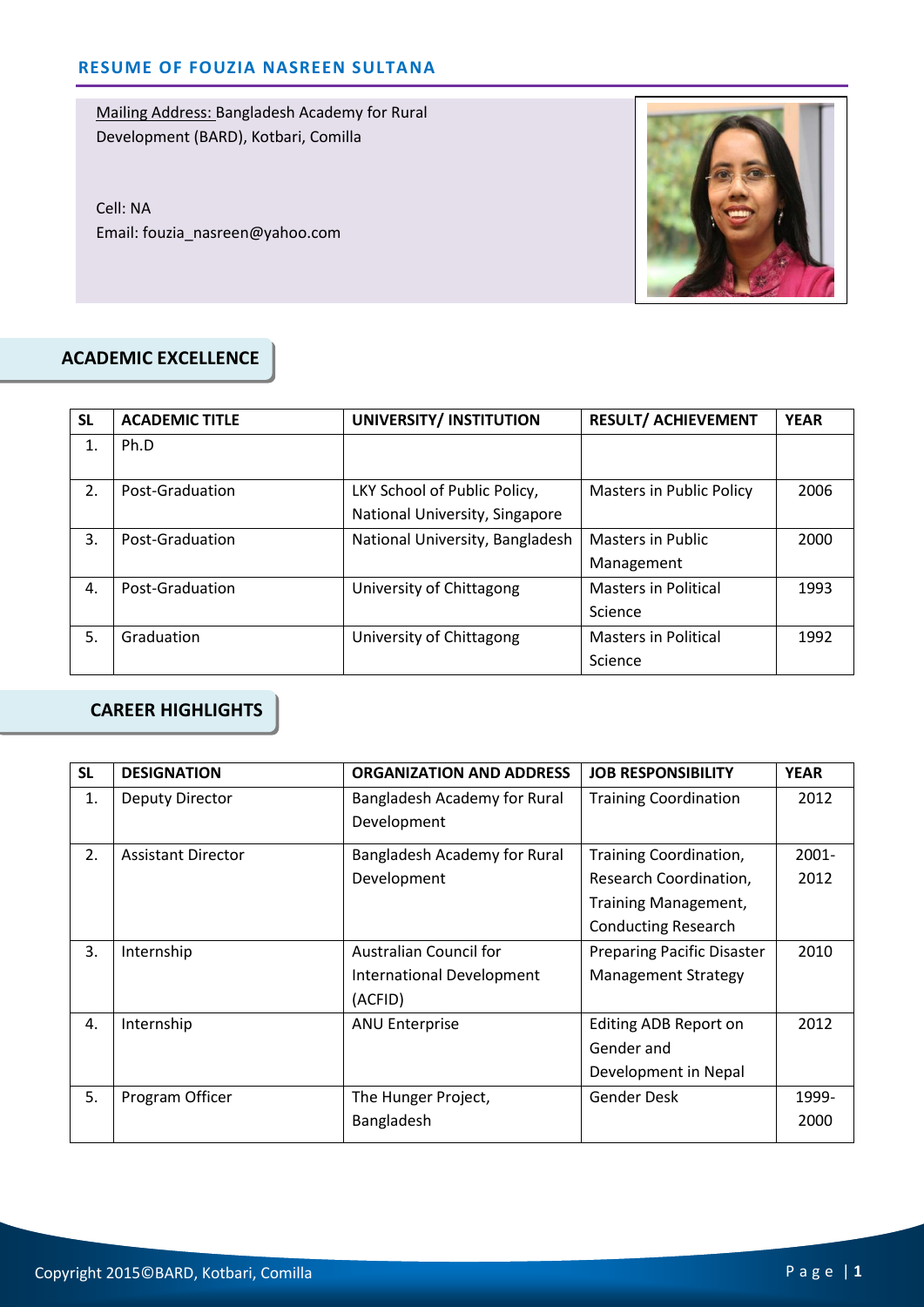Cell: NA Email: fouzia\_nasreen@yahoo.com



## **SPECILIZATION HIGHLIGHTS**

| <b>SL</b> | <b>AREAS OF SPECIALIZATION</b>             |
|-----------|--------------------------------------------|
|           | <b>Field Administration and Governance</b> |
|           | E-Governance                               |
| 3.        | Governance in Least Developed Countries    |
|           | Women in Local Government                  |

#### **PUBLICATION HIGHLIGHTS**

| <b>SL</b> | <b>TYPES OF PUBLICATION</b>    | <b>NUMBER</b>  | <b>REMARKS</b>                                                              |
|-----------|--------------------------------|----------------|-----------------------------------------------------------------------------|
| 1.        | <b>Books/ Research Reports</b> | $\overline{2}$ | a) Matthias Finger and Fouzia Nasreen Sultana (2012), E-                    |
|           |                                |                | Governance, A Global Journey, IOS Press, The Netherlands.                   |
|           |                                |                | b) Mizanur Rahman and Fouzia Nasreen Sultana (2005),                        |
|           |                                |                | Women in Local Government in Bangladesh and West                            |
|           |                                |                | Bengal (India): A Comparative Analysis                                      |
| 2.        | Journal Article                | 6              | • The Concept of Asian Values: Spirit of Economic                           |
|           | (home and abroad)              |                | Development" Prashikkhan 2014                                               |
|           |                                |                | Women Development Program by BARD (1961-2001) (in                           |
|           |                                |                | Bangla). BARD, Comilla Publication                                          |
|           |                                |                | Parvin, Irin; Azim, Anwarul and Sultana, Fouzia Nasreen                     |
|           |                                |                | (2007), "Information Communication Technologies in                          |
|           |                                |                | Rural Development of Bangladesh, The Journal of Rural                       |
|           |                                |                | Development, Vol 34, Number 2, July 2007, P. P 61-88,                       |
|           |                                |                | Bangladesh Academy for Rural Development, Comilla.                          |
|           |                                |                | • myjZvbv, †dŠwRqv bvmwib Ges AvwRg, Av‡bvqviæj                             |
|           |                                |                | $(2007)$ , Ócjøx <sup>-</sup> 'vbxq miKvi cÖwZôvb MwZkxj I                  |
|           |                                |                | kw <sup>3</sup> kvjxKiY: cÖvmw <sup>1</sup> /2K fvebv, cjøx Dbœqb, evsjv‡`k |
|           |                                |                | cjøx Dbœqb GKv <sup>+</sup> Wgx evwl©K RvY©vj, wW <sup>+</sup> m¤^i         |
|           |                                |                | 2007 (1414 e½vã) msL v, c, ôv 148-163, evsjv‡ k cjøx                        |
|           |                                |                | Dbœqb GKv <sup>†</sup> Wgx ©, Kzwgjøv  (IN BENGALI)                         |
|           |                                |                | †dŠwRqv bvmwib myjZvbv Ges cviwfb, AvBixb (2002),                           |
|           |                                |                | ÓDbœq‡b bvix t ev‡W©i AwfÁZv (1960-2000)Ó,                                  |
|           |                                |                | AšÍf©~ <sup>3</sup> wbeÜ Ócjøx Dbœq‡b mv¤cÖwZK fvebvÓ                       |
|           |                                |                | m¤úv`K weRq Kzgvi eoyqv, evsjv‡`k cjøx Dbœqb                                |
|           |                                |                | GKv <sup>+</sup> Wgx, Kzwgjøv  (IN BENGALI)                                 |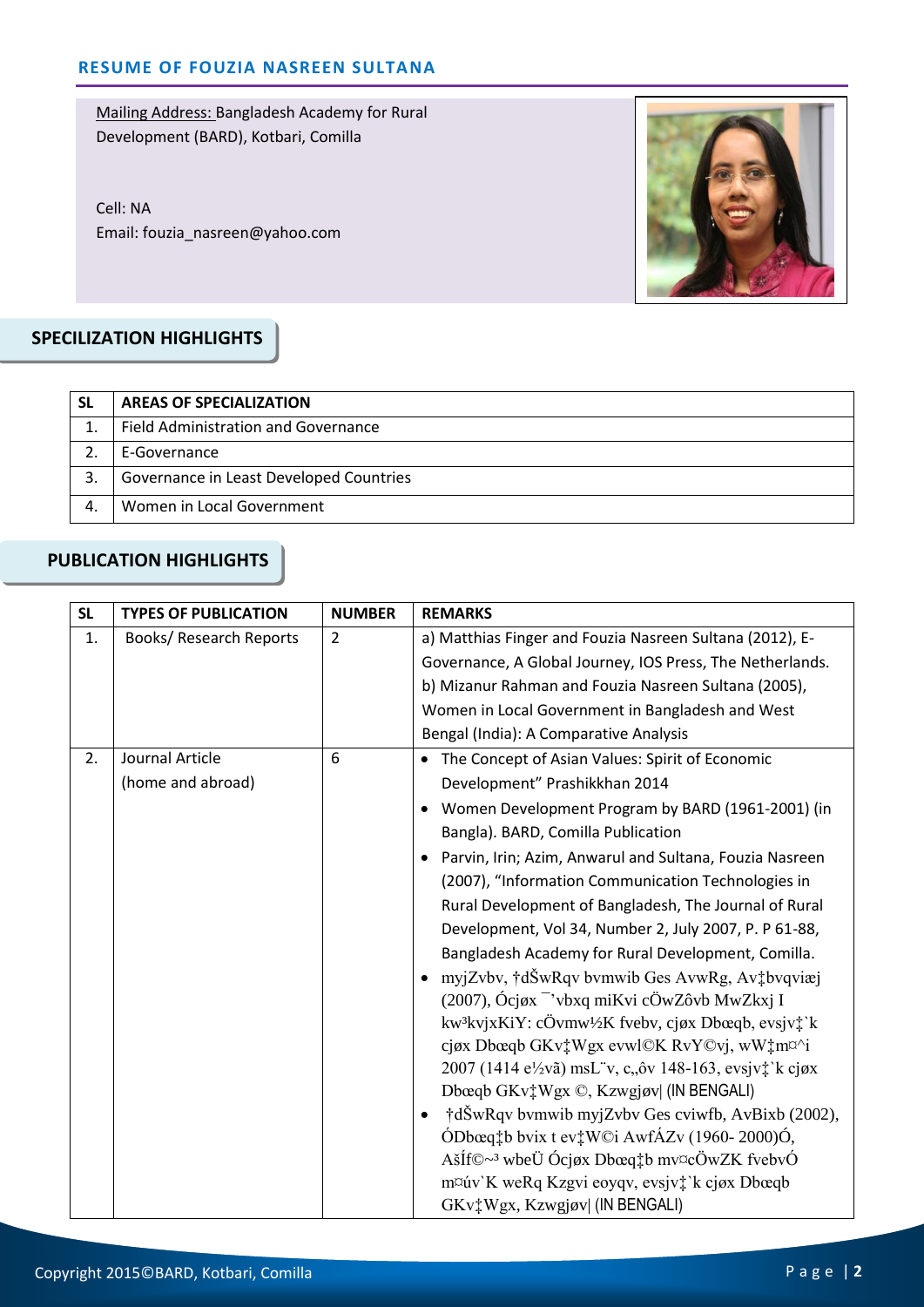Cell: NA Email: fouzia\_nasreen@yahoo.com



## **TRAINING**

| <b>SL</b>      | <b>TRAINING TITLE</b>               | <b>ORGANIZATION</b>                       | <b>LOCATION</b> | <b>YEAR</b> |
|----------------|-------------------------------------|-------------------------------------------|-----------------|-------------|
| 1.             | <b>Training of Trainer</b>          | Bangladesh Society for Training and       | <b>Dhaka</b>    | 2005        |
|                |                                     | Development,                              |                 |             |
| 2.             | <b>Evaluating Social Program</b>    | Abdul Jamil Poverty Action Lab, MIT,      | Chennai,        | 2006        |
|                |                                     | Cambridge, MA, USA and Center for Micro-  | India           |             |
|                |                                     | Finance Research                          |                 |             |
| 3.             | Research Methodology for            | Bangladesh Academy for Rural              | Comilla         | 2003        |
|                | <b>Social Science Researchers</b>   | Development, Comilla                      |                 |             |
| $\mathbf{4}$ . | <b>SAARC International Training</b> | National Institute of Rural Development   | Hyderabad,      | 2004        |
|                | Program on HRD and ICT for          | (NIRD)                                    | AP, INDIA       |             |
|                | <b>Rural Development</b>            |                                           |                 |             |
| 5.             | Bangladesh Women in                 | Forum on Women in Security and            | <b>Dhaka</b>    | 2001        |
|                | <b>International Security</b>       | International Affairs, Bangladesh Freedom |                 |             |
|                |                                     | Foundation,                               |                 |             |
| 6.             | Women, Political Power and          | Salzburg Seminar Series 433,              | Salzburg,       | 2006        |
|                | <b>Next Generation Leadership</b>   | Salzburg Seminar,                         | Austria         |             |
|                |                                     | Schloss of Leopoldskron,                  |                 |             |

## **PERSONAL INFORMATION**

| Complete Name<br>1.          | Fouzia Nasreen Sultana              |  |
|------------------------------|-------------------------------------|--|
| 2.<br>Date of Birth          | 20 May 1971                         |  |
| 3.<br><b>Blood Group</b>     | A+                                  |  |
| NID No.<br>4.                | <b>NA</b>                           |  |
| 5.<br><b>Present Address</b> | BARD, Kotbari, Comilla              |  |
|                              |                                     |  |
|                              |                                     |  |
| 6.<br>Permanent              | Changoan R/A, Chandgoan, Chittagong |  |
| Address                      |                                     |  |
| 7.<br>Hobby                  | • Photography (Flower)              |  |
|                              | • Traveling                         |  |
|                              | • Coin Collection                   |  |
| <b>VALIDATION</b>            |                                     |  |